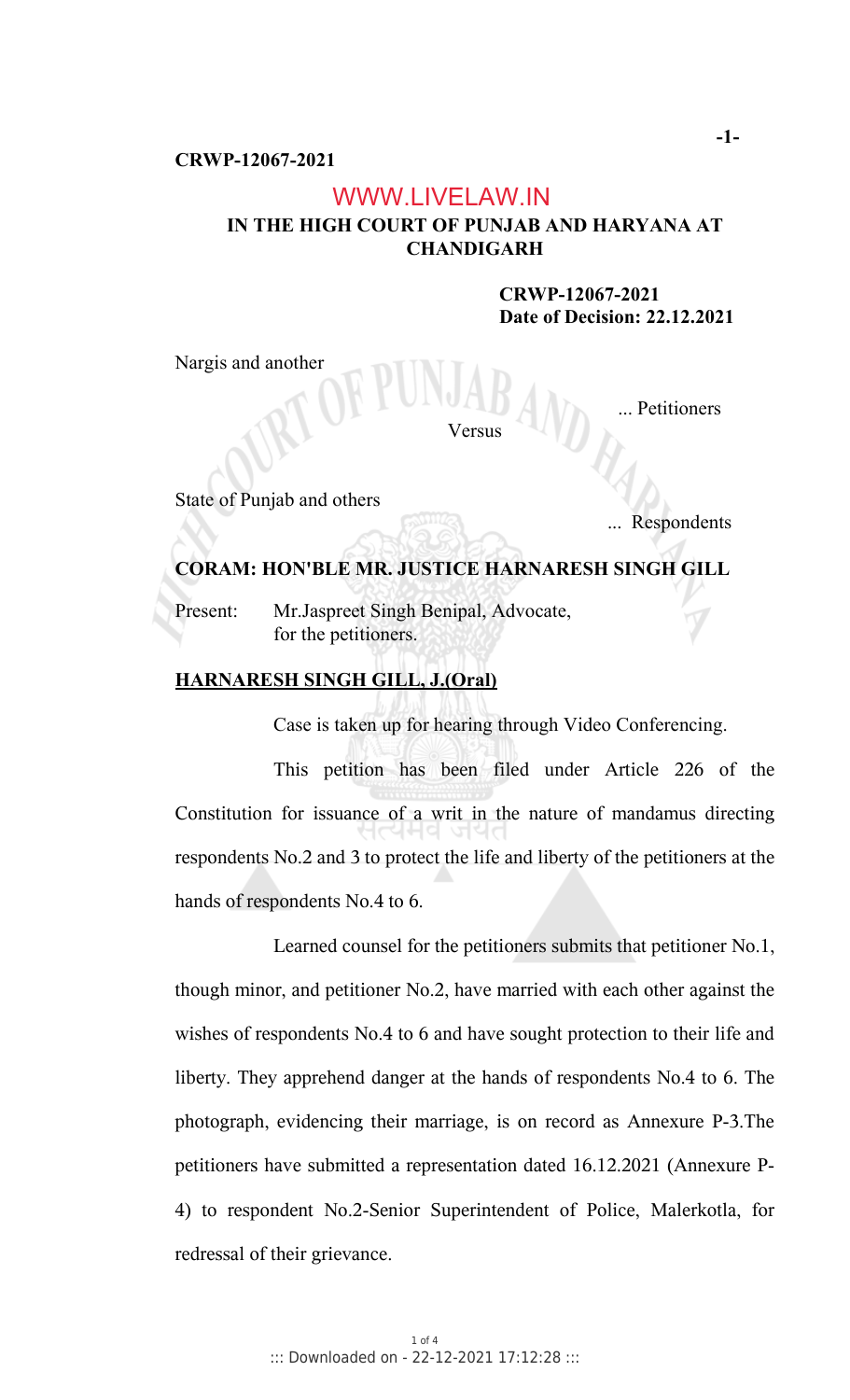## WWW.LIVELAW.IN

Learned counsel for the petitioners further submits that this is the first marriage of both the petitioners. He has relied upon the decisions by the Coordinate Benches in '*Kammu vs. State of Haryana & Ors*.' 2010(4) RCR (Civil) 716; '*Yunus Khan vs. State of Haryana & Ors*.' 2014(3) RCR (Criminal) 518, '*Mohd. Samim vs. State of Haryana & Ors*.' 2019(1) RCR (Criminal) 685, and dated 25.01.2021 rendered in CRWP-733-2021, titled as '*Shoukat Hussain and another* Vs. *State of Punjab and others*', to contend that in Muslim law puberty and majority are one and the same and that there is a presumption that a person attains majority at the age of 15 years. It is further contented that a Muslim boy or Muslim girl who has attained puberty is at liberty to marry any one he or she likes and the guardian has no right to interfere.

Notice of motion to respondents No.1 to 3-State only, at this stage. सत्यमेव जयते

On the asking of this Court, Mr. Chaman Lal Pawar, Sr. DAG, Punjab, accepts notice on behalf of respondents No.1 to 3.

I have heard the learned counsel for the parties.

This Court has taken note of the judgements cited on behalf of the petitioners and also the fact that the girl in the instant case i.e. petitioner No.1 is aged about 17 years. In the case of *Yunus Khan(supra),* it has been noticed that the marriage of a Muslim girl is governed by the personal law of the Muslims. Article 195 from the book 'Principles of Mohammedan Law by Sir Dinshah Fardunji Mulla' has also been reproduced in the said decision. The said Article reads as under :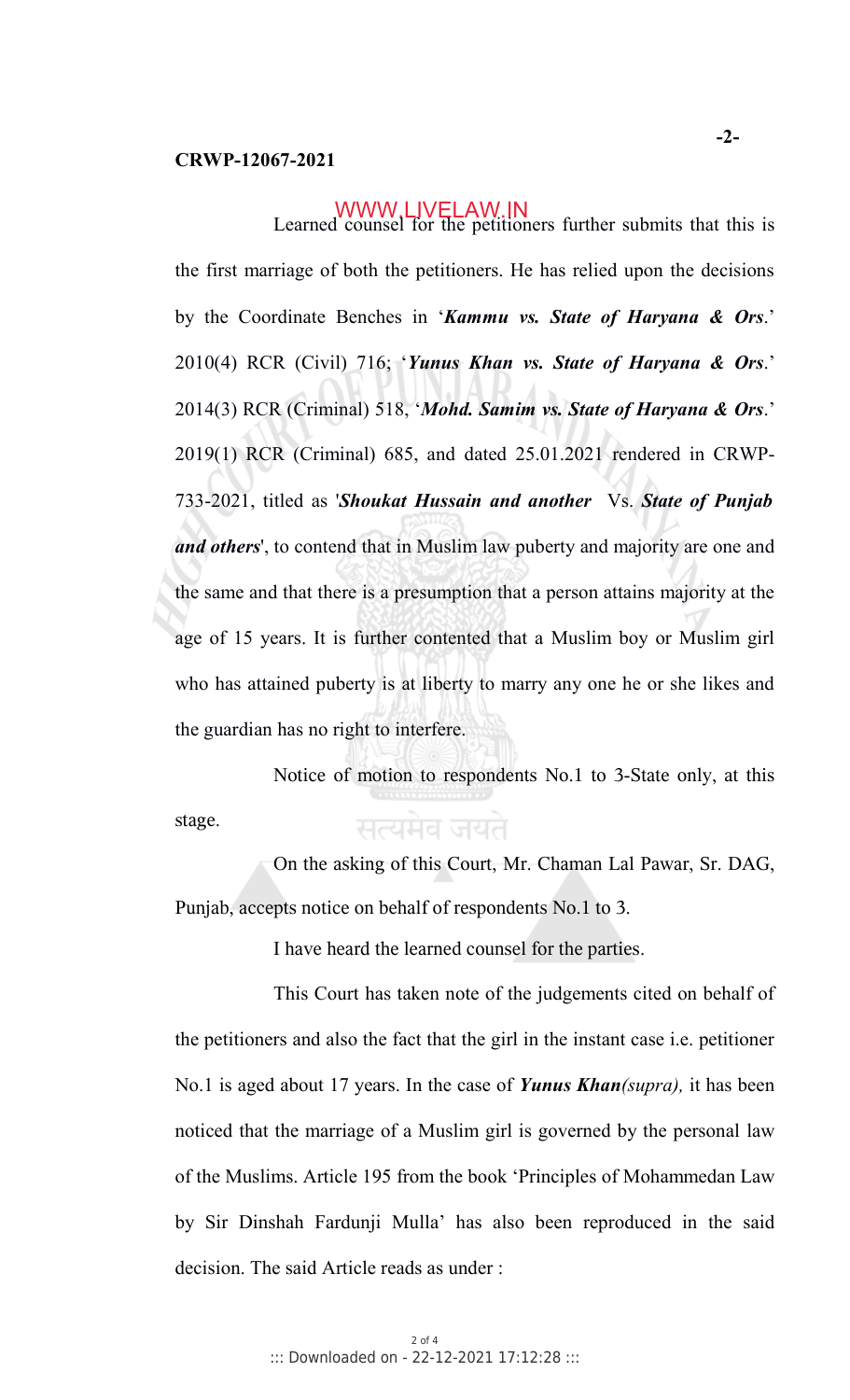#### **CRWP-12067-2021**

### WWW.LIVELAW.IN

*"195. Capacity for marriage - (1) Every Mahomedan of sound mind, who has attained puberty, may enter into a contract of marriage.*

*(2) Lunatics and minors who have not attained puberty may be validly contracted in marriage by their respective guardians.*

*(3) A marriage of a Mahomedan who is sound mind and has attained puberty, is void, if it is brought about without his consent.*

*Explanation - Puberty is presumed, in the absence of evidence, on completion of the age of fifteen years."*

A Coordinate Bench in Kammu's case (supra), has held in para No.20 that as per the text Book of Mohammedan Law by Aqil Ahmad, "Puberty and majority" in the Muslim law, are one and the same. The presumption is that a person attains majority at the age of 15 years. It should be noted that marriage of a minor without the consent of the guardian is invalid unless it is ratified after the attainment of majority. A boy or girl who has attained puberty is at liberty to marry any one he or she likes and the guardian has no right to interfere if the match be equal.

In view of the decisions cited above, the law is clear that the marriage of a Muslim girl is governed by the Muslim Personal Law. As per Article 195 from the book 'Principles of Mohammedan Law by Sir Dinshah Fardunji Mulla', petitioner No.1 being 17 years of age, is competent to enter into a contract of marriage with a person of her choice. Petitioner No.2 is stated to be about 33 years of age. Thus, petitioner No.1 is of marriageable age as envisaged by Muslim Personal Law. In any event, the issue in hand is not with regard to the validity of the marriage but to address the apprehension raised by the petitioners of danger to their life and liberty at